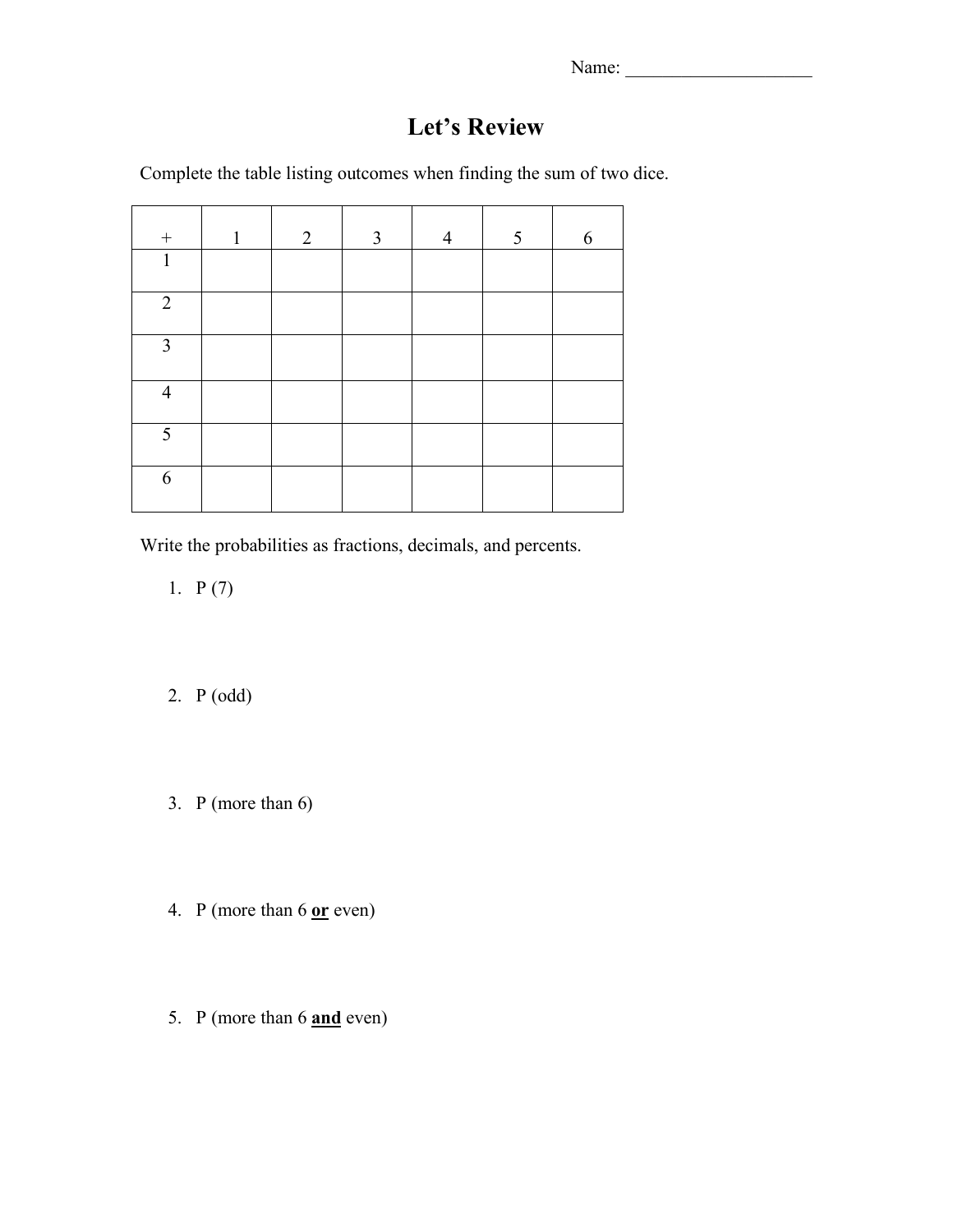Name:

Make and complete a table listing outcomes when finding **the product of two spins**.  $(\text{red} = 1, \text{ yellow} = 2, \text{green} = 4, \text{blue} = 5)$ 



Write the probabilities as fractions, decimals, and percents.

- 6. P (1)
- 7. P (odd)
- 8. P (more than 10)
- 9. P (more than 2 **or** odd)
- 10. P (more than 3 **and** even)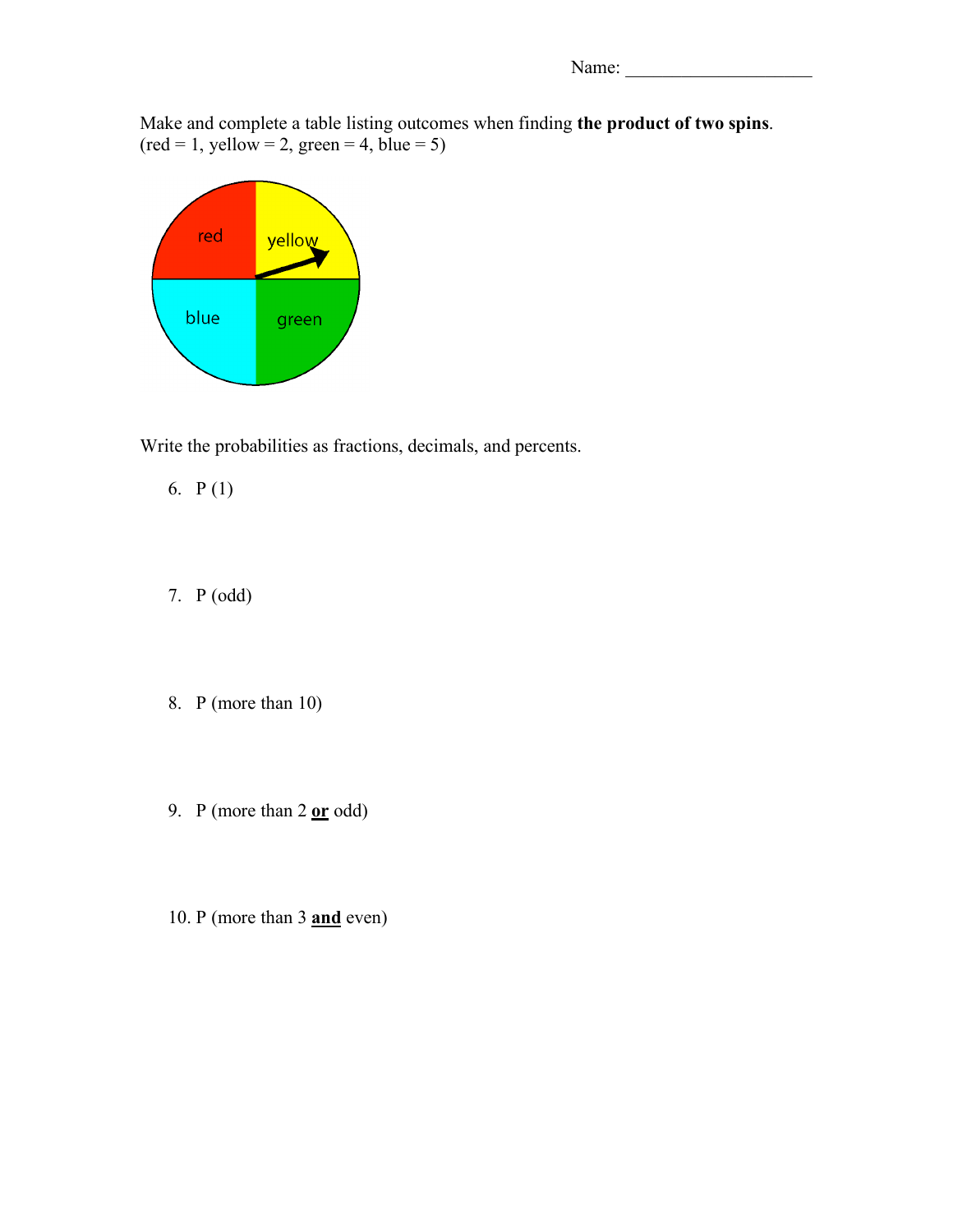### **Biology rules!**

Complete a tree diagram and a sample space chart for problems 1 and 2.

1. What is the probability that a family will have two boys if they have two children?

2. What is the probability that a family will have two boys and a girl (in no particular order) if they have three children?

3. What is the probability that a family with three children will have a boy first, then a girl, and finally a boy? Clue: Use the chart from problem 2 to answer this.

4. How many possible outcomes are there for a family of four children?

5. What is the probability that the first child in any family will be a girl?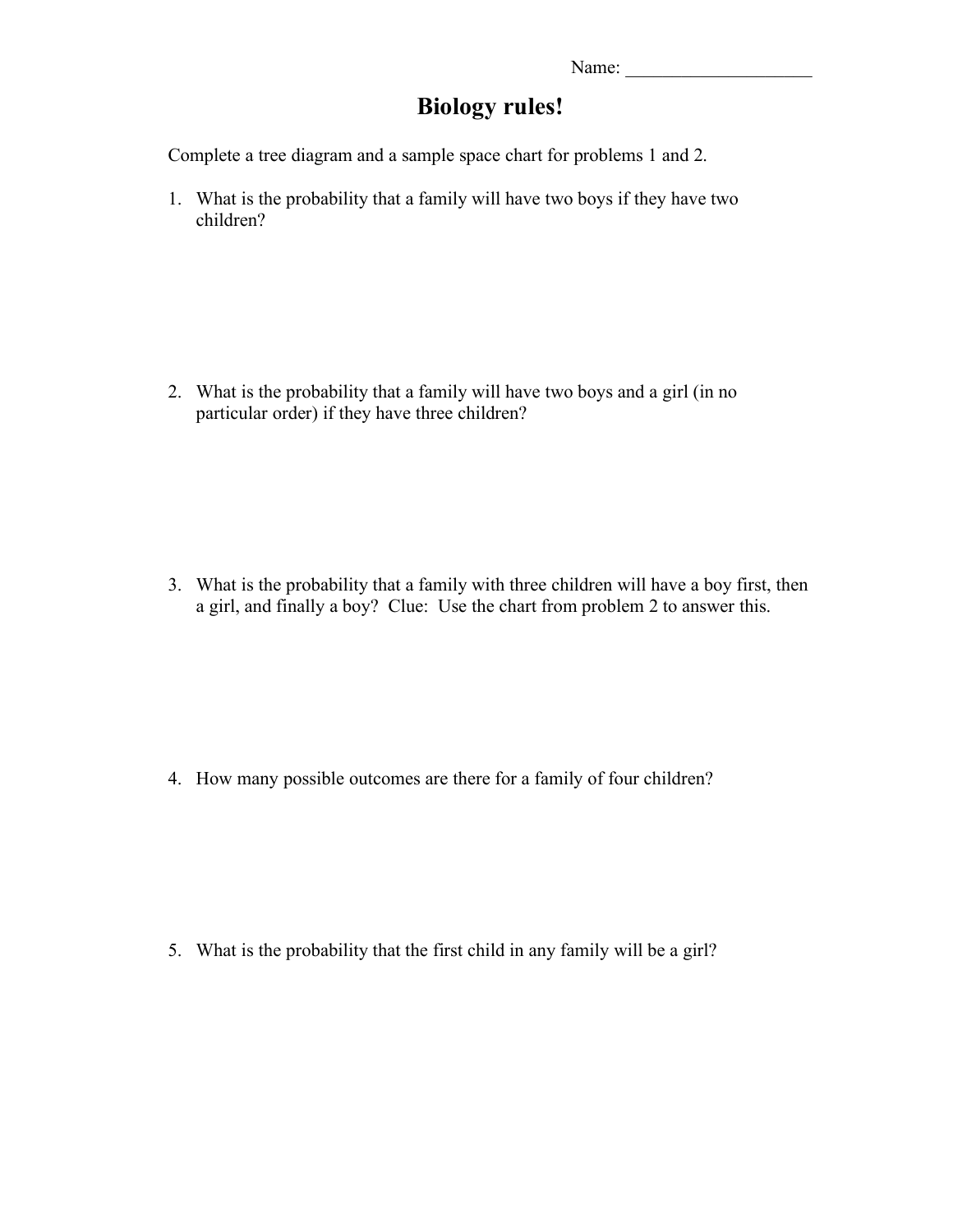Name: \_\_\_\_\_\_\_\_\_\_\_\_\_\_\_\_\_\_\_\_

## **I could be a biologist!**

**Key terms**: **phenotype**: physical appearance (example: eye color) **genotype**: genetic makeup (examples: BB, Bb, bb)

**homozygous**: same (example: BB or bb) **heterozygous**: different (example: Bb)

**dominant**: uppercase letter (B) **recessive**: lowercase letter (b)

To determine the phenotype (physical appearance) of someone, you can cross traits of potential parents to find the *theoretical probability* of a certain trait being passed on to the offspring. Using a Punnett square is an easy way to do this by using the genotypes (genetic makeup) of the parents.

#### *Complete the Punnett square to determine the probability of each event:*

Cross: (cat) homozygous dominant – black-haired homozygous recessive – white-haired black (BB) White (bb)

|             | $\boldsymbol{B}$ | $\mathbf B$ |
|-------------|------------------|-------------|
| b           |                  |             |
| $\mathbf b$ |                  |             |

1. P (BB) 2. P (bb) 3. P (Bb)

Cross: (human) heterozygous dominant – curly-haired homozygous recessive – not curly-haired Curly (Cc) Not curly (cc)

|              | $\mathbf C$ | $\mathbf c$ |
|--------------|-------------|-------------|
| $\mathbf{c}$ |             |             |
| $\mathbf{C}$ |             |             |

4. P (curly) 5. P (not curly)